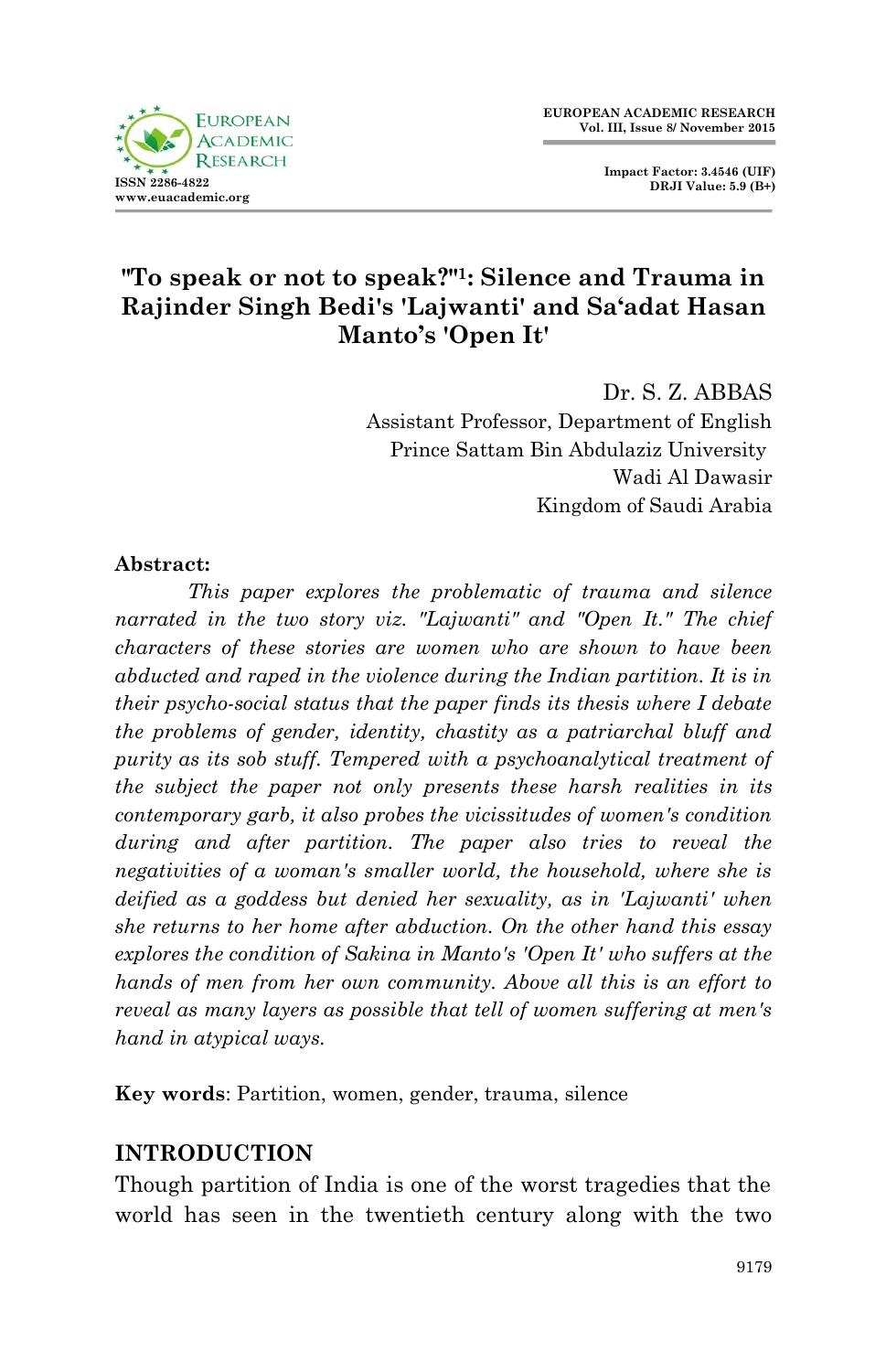world wars and the Jewish Holocaust by the Nazis there is a darker side to it about which the recent generation of historians and critics of partition-literature have written. Louise Harrington of the SOAS University of London says: "In the gaping absence of public memorials or museums dedicated to the Partition of India the narration of this traumatic story is vital to its commemoration. Yet the tragedy of the violent events of 1947, which saw mass displacement, death, abduction and rape, is punctuated by silence."<sup>2</sup>

And though, while researching for this essay, I came across a dozen articles claiming that most critics and historians forget writing or do not write about personal losses and trauma inflicted on thousands in partition, I would say there is a sizeable amount of criticism on partition-literature that touches such delicate issues like abduction of women, general violence of all sorts against them due to partition. But behind the larger issue of partition as a tragedy, at political and personal levels, there lies a continuum of voices that are extremely complex in their fabric. It is a discourse in purity, chastity, sexuality, honor and above all identity. It is a matter to reckon with as to how and why women were deified as goddesses and sanctified in a mother/wife sanctorum in modern India and especially during and immediately after partition. Was there a hidden agenda of the policy makers of the newly born nation? If no, why did the Abducted Persons (Recovery and Restoration) Act 1949 state that conversions done after 1 March 1947 would not be recognized, relegating abducted and/or raped women taken by a man from other community as persona non grata. It is evident that such policies reflected how the nation/state considered purity and chastity in women a shield to protect their own biases. Hindu women who were wronged and who were on the other side of border as a result were reclaimed as a matter of state honour and "the recovery of "their" women, if not land, became a powerful assertion of Hindu manhood." (Menon and Bhasin 116)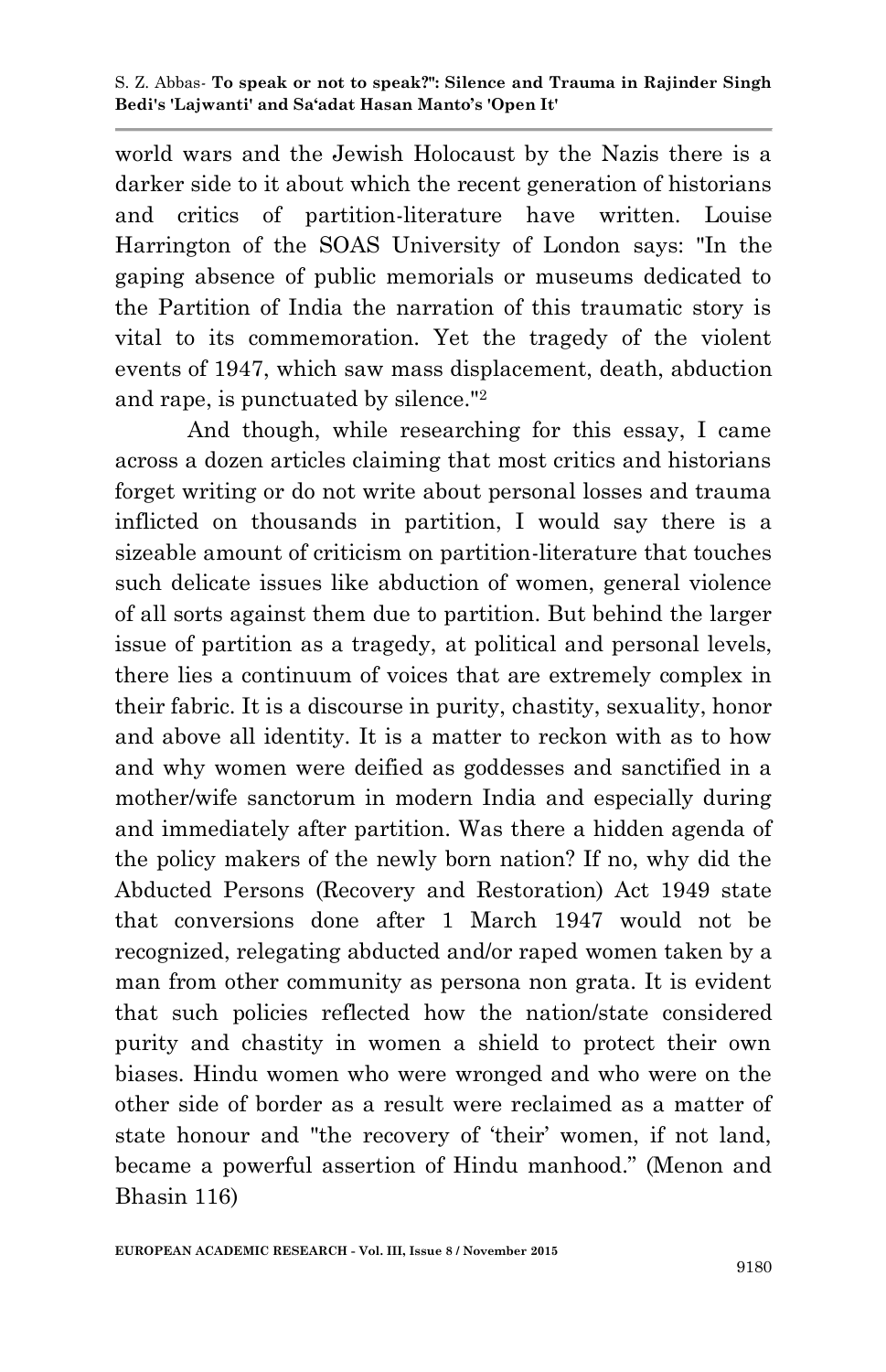One has to realize the complications of a contested status of those human beings who happened to be on the 'wrong side' of gender in the days of partition. Women who were missing should be referred to as 'abducted' or not is a question that is located in nationalist emotions and patriarchal reading of the matter. Although many discussions on the two stories have been done earlier too<sup>3</sup> , I have taken special care to be just on one of the most sensitive writings, writing on or about partition of India in the postcolonial aftermath. As Krishna Sobti once remarked about partition that it is "difficult to forget but dangerous to remember," (qtd in Jain, Jasbir 218) I wish to explain those dangerous areas between fiction and reality that may inspire many a brow to twitch especially when it comes to realizing the fact that even the nation/state paradigm is marred with the blot of feminizing the issue for communal honor.

Before I proceed into a difficult debate I wish to give a thought to certain questions that I deem important to put forward here. Firstly why at all does anyone need to write on issues mentioned above, I mean that the very process of writing about women's issues is somewhere or the other fraught with the idea of sympathy, thereby undermining the ends it aims to achieve. Secondly if a sound case is made in favour of a positive answer to the first question there arises another question and perhaps more fundamental as to why should one emphasize so much on sex and gender? Thirdly, after all, what comes out of it? I am sure that I am not sure of any answers to the first two questions but the answer to the third question is, to some extent, possible, and it is of consequence. And the answer is that an honest interrogation of the processes involved in the issues of gender and identity constructed by men and lost by women during partition, and to some extent regained by women who investigated the larger issues of personal loss involved in the psycho-social tragedy, is achievable. And with such an investigation we can understand the finer strands that held the destiny of women whose bodies and souls were violated.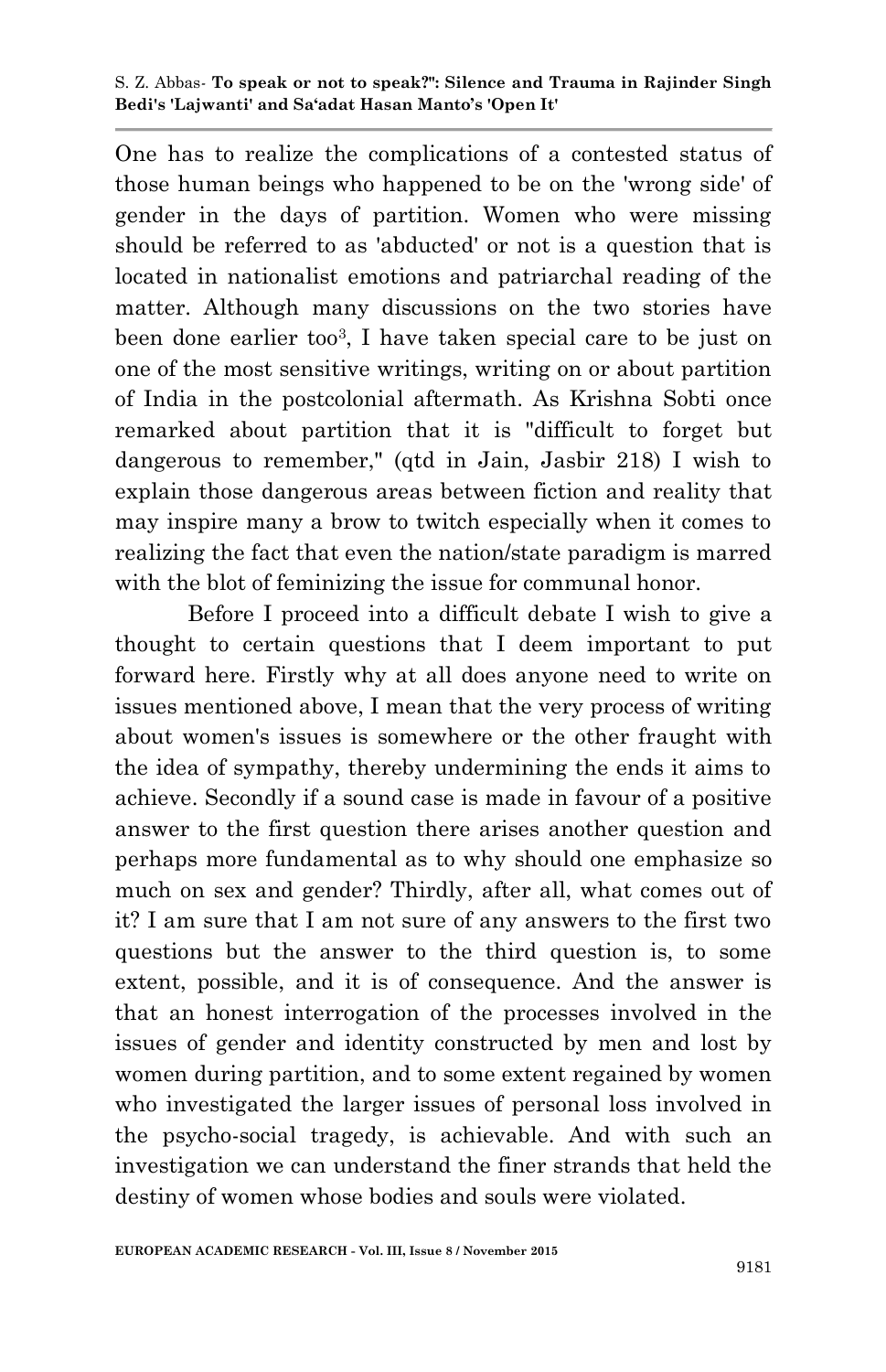S. Z. Abbas*-* **To speak or not to speak?": Silence and Trauma in Rajinder Singh Bedi's 'Lajwanti' and Sa'adat Hasan Manto's 'Open It'**

I will, therefore, primarily engage with those areas of historiography that have been only recently dealt by critics such as Urvashi Batalia, Veena Das, Ritu Menon, Kamla Bhasin, etc. As this proceeds to become a part of a 'common minimum narrative' my aim is to draw on the trauma of partition with 'witnessing,' 'remembrance,' 'gender' and 'identity' as tools to unravel the deal that Bedi and Manto have put forward in their stories 'Lajwanti' translated by the author himself and 'Open It' translated by Alok Bhalla. My interrogation into the silence on the part of the women in these stories should not be confused with the silence in the narration of history as discussed by Jil Didur and Urvashi Butalia.<sup>3</sup> Voices of such women were lost in the patriarchal hubbub of age-old repressive demands like the maintenance of chastity and sacrifice. As Shoshana Felman says in *What Women Want* that "Sexual difference raises, thus, on the one hand, questions of desire, and on the other hand, question of violence: the truth of difference is at once its power and its violence" (2) Women and their bodies are the sites of power-play and this was a frequent phenomenon among families related to a sexuallyvictimized woman by the partition mechanism. Still I am not here to forward the larger question as to who should be held responsible for the whole situation, I am, on the other hand, trying to locate the problematic within what we call 'us,' for 'they' and 'them' are not my present concern.

In both the stories there are two things common, one is abduction and rape and the other is silence. Although one wishes to speak but she is silenced by her husband and the other is silenced by trauma inflicted upon her because of nightmarish violence of her mind and body.

Abduction as a gendered violence weaves manifold implications where women are ethicized, raced and then relegated to the status of an object of desire and subject for a psychoanalysis. The present paper aims at unraveling the trauma behind such phenomenon in reality and its remarkable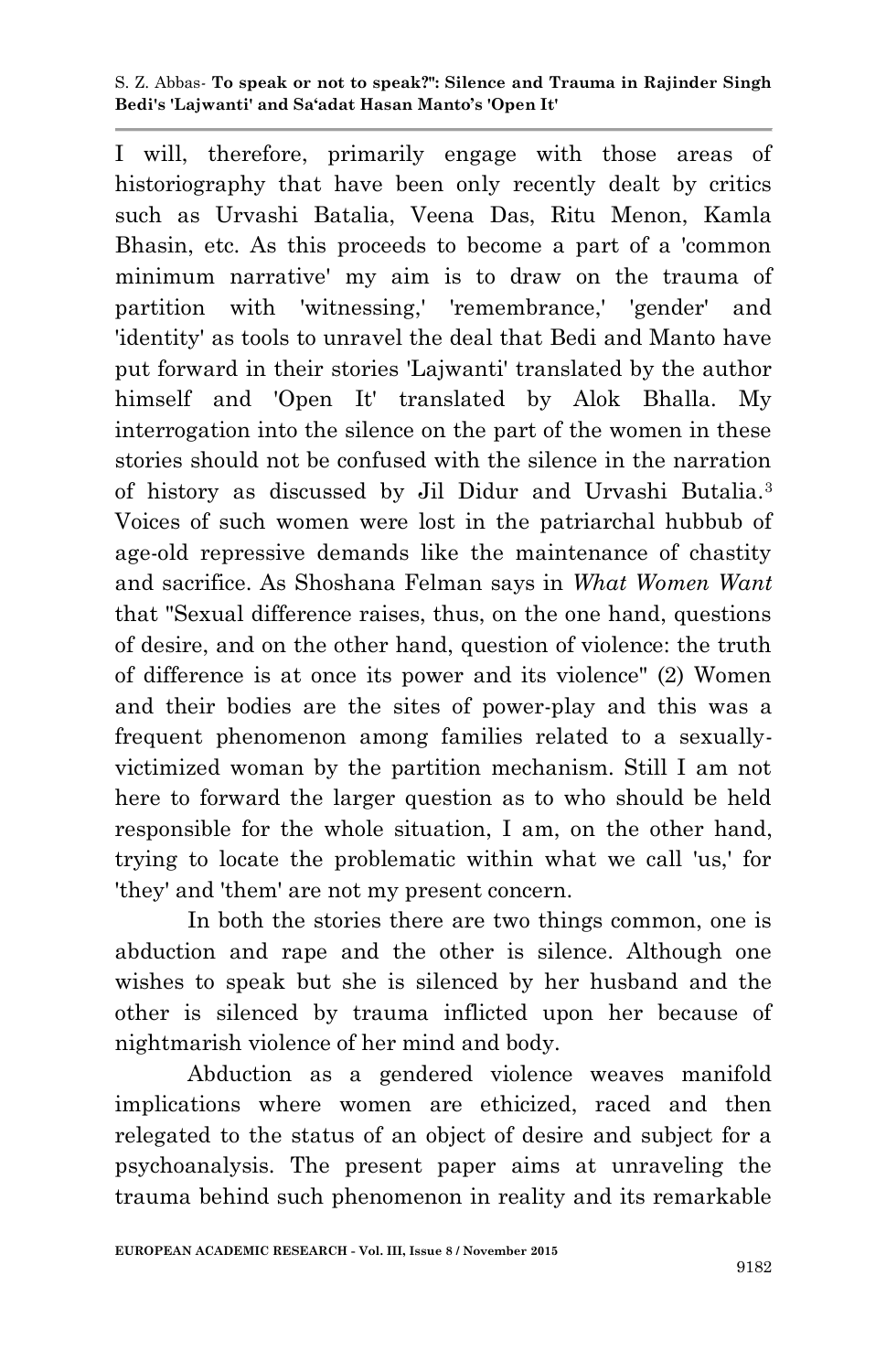portrayal in two identical short stories viz. Lajwanti by Rajinder Singh Bedi and 'Open It' *(Khol D*o) by Saadat Hasan Manto. Lajwanti is a story set in colonial India's partition days in a small village Mulla Shakoor where there is a small but ambitious rehabilitating society for 'abducted' women, which carries out daily peaceful processions inspiring the village to accept such women back to their homes and households. Sunder Lal who is although not much eloquent sounds quite credible because his wife whose name is Lajwanti is also abducted and while the procession often chants a local song that uses the word Lajwanti to show how it curls up if touched. Sunder Lal feels nervous every time this name is repeated, although inadvertently as far as his wife's name is concerned. He is embarrassed but doesn"t reveal this to others. When he comes to know that his wife has been found, Bedi has cleverly showed, how he escapes revealing his emotions about it. Readers wish to know if he is really happy or like many others, somewhere he too feels that she should have committed suicide or died. He is unable to come to terms with the reality of an abducted woman back to her home after her chastity has been violated. On the other hand there is Sirajuddin who is least bothered about these social constructs when his daughter Sakina is found almost dead near railway tracks in Saadat Hasan Manto's 'Open It.' He is old enough to understand what his daughter might have gone through but he is deliriously happy to find her alive, ironically by a gesture that would fill a man's heart with embarrassment and a sense of utter shame. Manto's and Bedi's stories defy prevalent constructs and throw doors open for the reading of traumatic situation.

#### **PERSPECTIVES**

Judith Lewis Herman in his book *Trauma and Recovery* recounts the developments in 'psychoanalytical' problems of women as studied by Jean Martin Charcot a predecessor of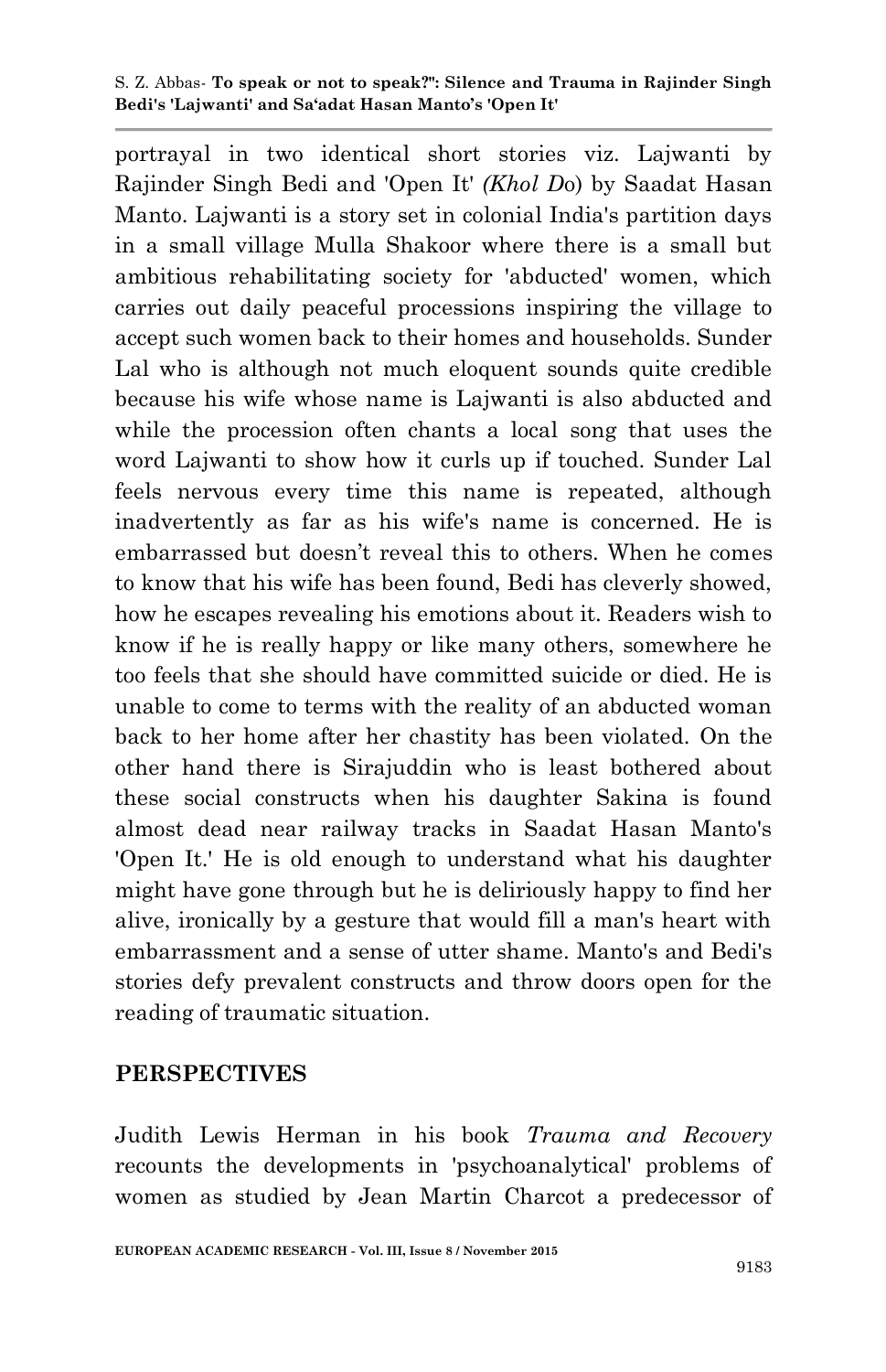#### S. Z. Abbas*-* **To speak or not to speak?": Silence and Trauma in Rajinder Singh Bedi's 'Lajwanti' and Sa'adat Hasan Manto's 'Open It'**

Freud, Breuer, and Janet. Before long it is to be admitted that to tread into such an inquiry "is to come face to face both with human vulnerability in the natural world and with the capacity for evil in the human nature." (Herman 7) In his study of trauma, Herman, in one of its facets takes up the study of hysteria "the archetypal psychological disorder of women." Although, being a partial feminist myself, as one must admit that women can be true feminists, I don"t like the phrase "disorder of women," rather it can be rephrased as 'disorder in women.' Well that is not the emphasis of enquiry here, yet I deemed it important to give it a thought in a search like this. Herman describes the progress into the study of hysterics and gives a brief account of how Charcot demonstrated the phenomenon of hysteria in his public lectures, although he credits Charcot to have for the first time given the idea that hysteria was a psychological problem. Herman says that Freud and Janet wanted to surpass Charcot by studying and finding out the causes of hysteria. Freud in collaboration with Joseph Breuer found that hysteria was the result of psychological trauma and this and many other inquiries similar to it led Freud to what he called Psychoanalysis. They understood that it was necessary to talk to the subjects and make a simulation of the trauma that a subject had undergone to heal her. Well in doing so they reached a conclusion that hysteria could be found among "people of the clearest intellect, strongest will, greatest character, and highest critical power." (qtd. in Herman 12). This gives credence to the stances that feminists in the second half of the twentieth century had regarding the physical and emotional strength of women and their claim that gender is not a biological issue but a socio- psychological construct. Ellyn Kaschak rejects Freud's approach as reductionist in her book *Engendered Lives: A New Psychology of Women's Experience*  and says: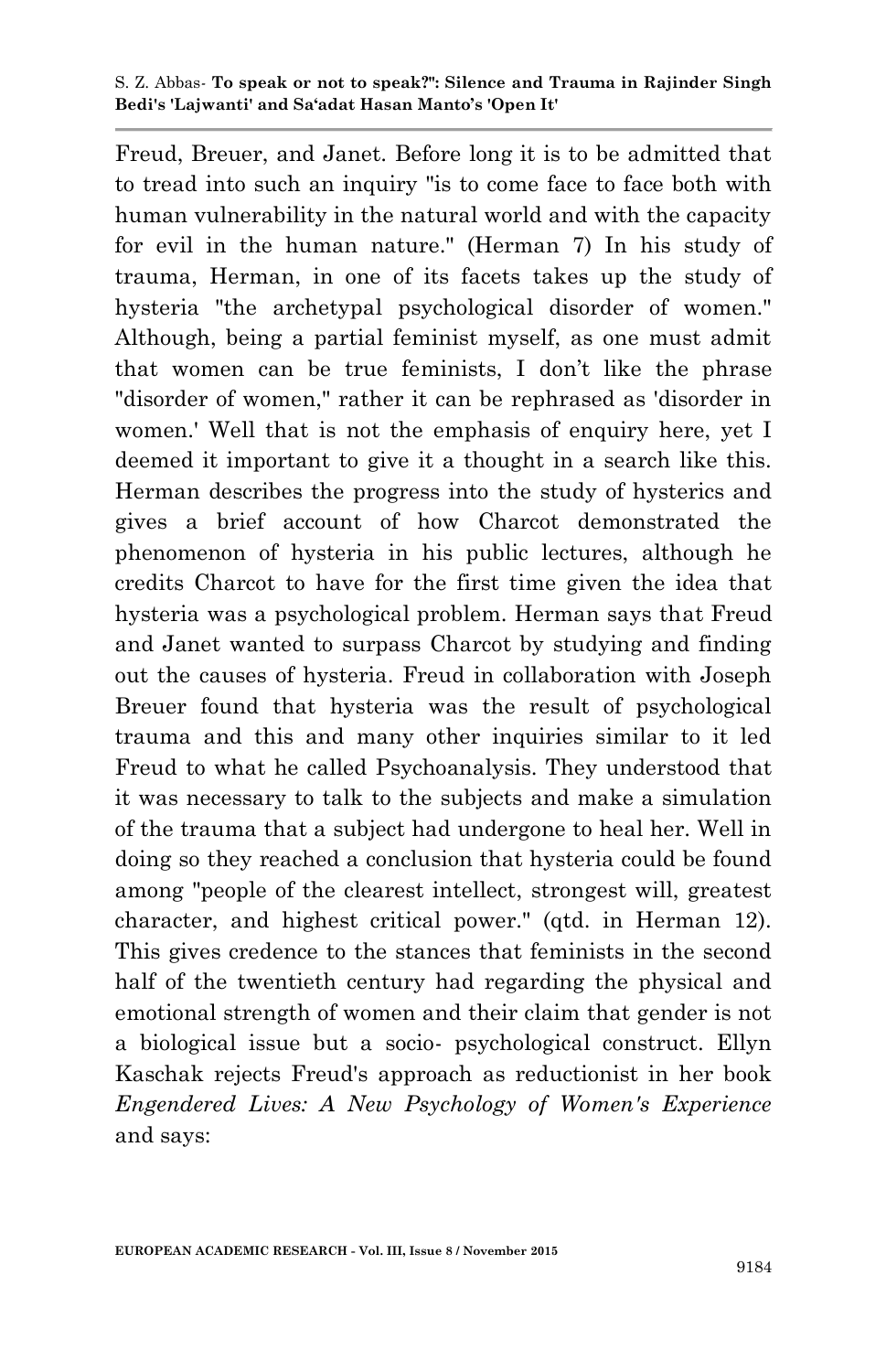Freud was accurate in observing that anatomy is destiny, but erred in his explanation, in his level of analysis, which was both phallocentric and reductíonist. Destiny is inherent not in biological anatomy but in anatomy gendered and meaningfully contextualized. Anatomy given meaning in our society becomes destiny, for this is the meaning that it is given. One of the most existentially profound and psychologically meaningful issues with which each of us must contend is the arbitrariness of anatomy and its assigned meanings, which then determine every individual's life path to an extraordinary extent. Once assigned, this gender, as the basic psychological organizing principle in the family (along with age) and in larger society (along with race and class), that determines and organizes development and identity. (42)

And I am one with Kaschak as far as Freud's approach to traumatic theory of hysteria is concerned because "he insisted that women imagined and longed for the abusive sexual encounters or which they complained." (Herman 19) I also believe in Herman's statement that "Psychological trauma is an affliction of the powerless" (33) and in doing so I realize that traumatic events not only reduce healthy and soulful bodies to cold and silently pathological scramble of misfortune and marred memory. Memory too, here, is a matter of concern as Herman distinguishes normal memory from the traumatic. He goes on to quote Janet by calling memory as "the action of telling a story" and traumatic memory as silent, or "wordless and static" to quote him. (175)

As Charcot retreated from the world of hypnosis and hysteria, Breuer retreated from the world of women's emotional attachments. The first "talking cure" ended with Breuer's precipitate flight from Anna O. He may have broken off the relationship because his wife resented his intense involvement with the fascinating young woman. Abruptly, he discontinued a course of treatment which had involved prolonged, almost daily meetings with his patient over a period of two years. The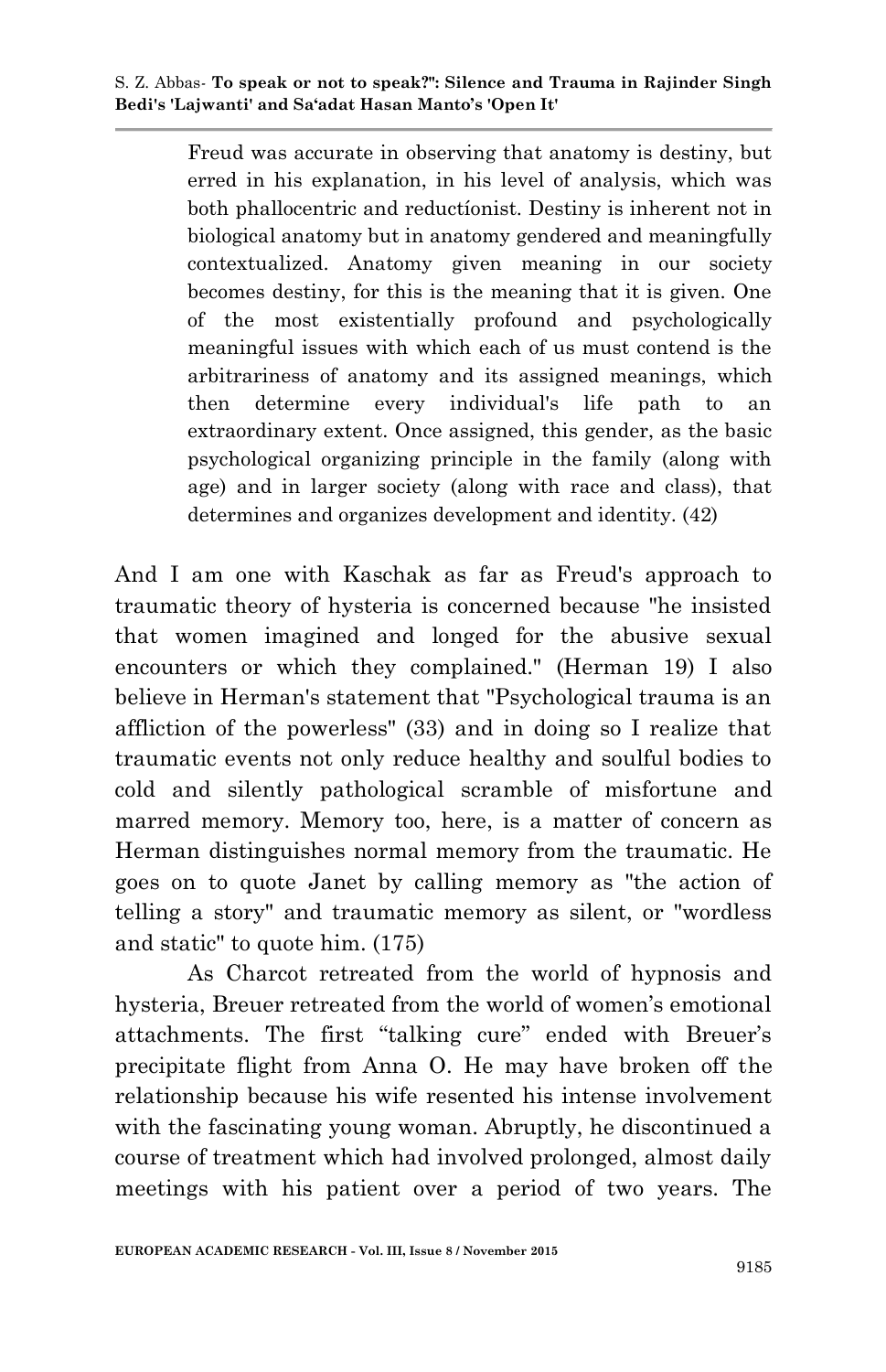sudden termination provoked a crisis not only for the patient, who had to be hospitalized, but apparently also for the doctor, who was appalled at the realization that his patient had become passionately attached to him .He left his final session with Anna O in a "cold sweat."

Another doctor in cold sweat, although this was in last quarter of the 19th century, almost 70 years before Manto's character who happens to be a doctor is in cold sweat for similar reasons. Such a symptomatic manifestation of shock is an alternative to silence, whether it is found in these real and fictional doctors or in the real and fictional subjects like Anna and Sakina respectively. (The rhyme in the pronunciation of these two names is purely co-incidental)

## **REMEMBRANCE AND SILENCE IN 'LAJWANTI'**

It is although a matter of choice to read a text with a particular perspective, Lajwanti offers multiple choices of responses where it can be approached at different point of entries. Lajwanti's silence, which is the matter at hand, resonates with all such discourses in suppression. Lajwanti the character's absence from most of the length of the story is remarkable and that makes her short and silent presence felt strongly. She lingers in the agonized subconscious of Sunder Lal. The story, on the one hand, echoes the loss of a particular person, if looked at psychoanalytically and on the other it ekes out a narrative of distress of those who are displaced by forces of communal hatred and violence. This violence is also a result of an utter failure in realizing the pitilessness sprung out of lust and despicable immorality.

Sunder Lal is not a result of an author's imagination, he dwells within spaces of an uneasy adjustment with a strange situation that calls to duty a soul reverberating with remorse without retribution, a situation akin to the near and dear ones of the 75000 women 'abducted' during and as a result of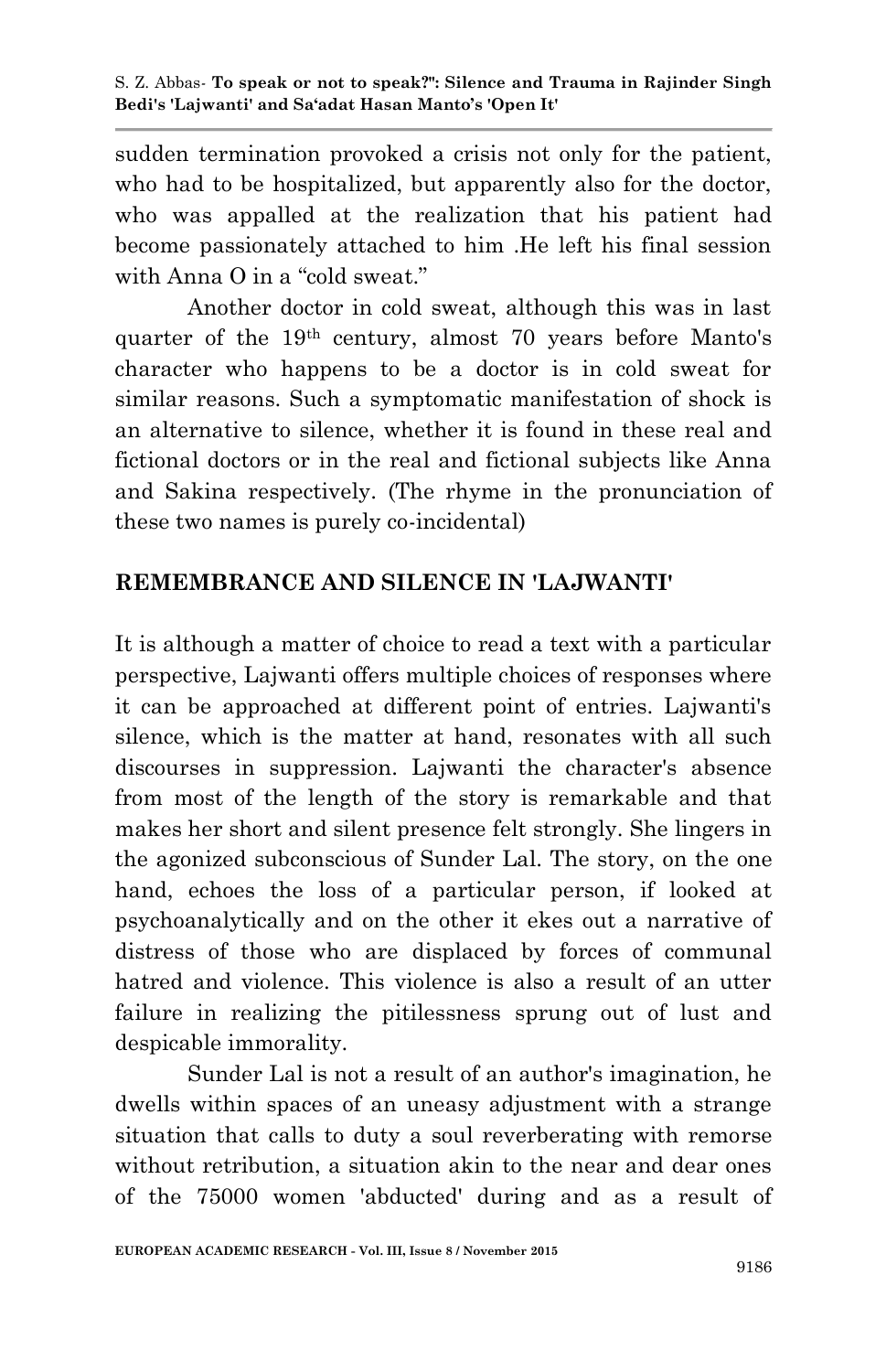partition. (Butalia: 4) Instead of Lajwanti it is Sunder Lal who seems to curl up when he has to do what he preaches others, to rehabilitate "unattached women" (Butalia 279) in their hearts.

As the story goes on when Miss Mridula Sarabhai arranges for the exchange of these unfortunate women, there are some in the village Mulla Shakoor who refuse to recognize some of their women and think as to why not those women committed suicide. These women, who could not die or did not commit suicide, had to suffer the loss of their own identities and "the possibility of betrayal coded in their everyday relations." (Das 72) Their communities indulged in what Eyerman calls 'cultural trauma.' He defines it and says:

> As opposed to psychological or physical trauma, which involves a wound and the experience of great emotional anguish by an individual, cultural trauma refers to a dramatic loss of identity and meaning, a tear in the social fabric, affecting a group of people that has achieved some degree of cohesion. In this sense, the trauma need not necessarily be felt by everyone in the community or experienced directly by any or all. (2)

Sunder Lal, the primary witness to this cultural trauma, accepts his woman back but at heart he is more like those who refuse to do so, the only difference is that he cannot speak it out as he is the precursor of the local rehabilitation campaign. In doing so he becomes the agent of trauma and its implications manifested in Lajwanti's silence. R. K. Kaul in a book review says:

> "Lajwanti" stands out as a revelation of the treachery in the heart of man. Its protagonist campaigns for the rehabilitation of abducted women but when confronted with his own wife he is embarrassed rather than relieved by her return. (Hashmi et al 306)

Lajwanti raises questions against social norms of a society surrounded by the myth-kitty. J. Sutherland says "I consider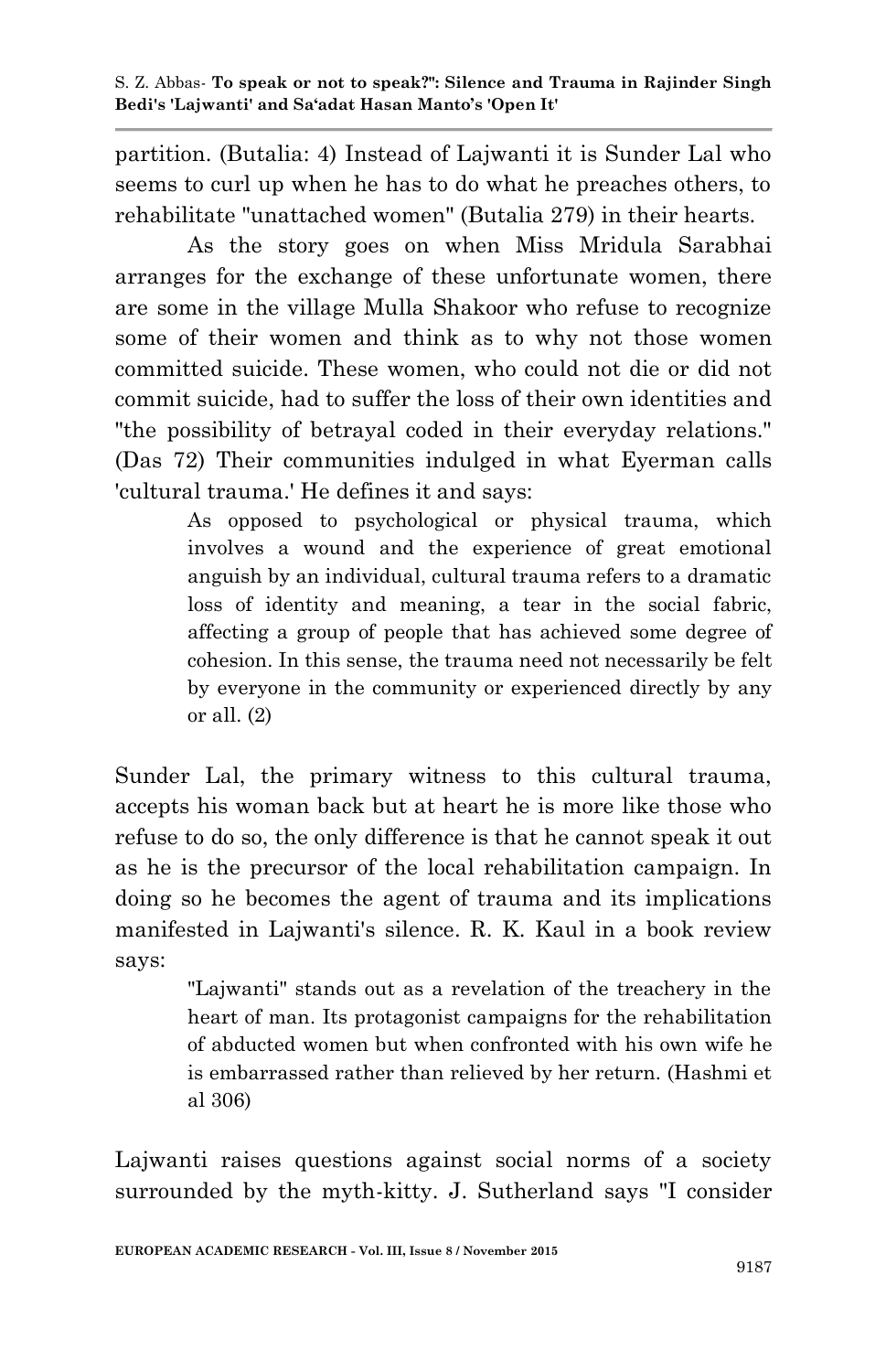Bedi to be an anomaly in Urdu letters because he uses Hindu imagery and symbolism even though he writes in a language that has increasingly become the province of South Asian Muslims." (Sutherland: 120) Through the creation of a neolithically silent woman Bedi plugs those holes that help maintain an uneasy and unlivable space in the history of partition literature. Lajwanti is a triply marginalized entity whose identity is located in the suspended animation of silence. While she ponders over in silence on the word 'Devi' when Sunder Lal responds "No Devi…never… I shall never beat you again" her silence is transmuted into tears perhaps due to a reinforced economy of speech. This order in Sunder Lal's household after Lajwanti has returned to her hearth and home is dangerous, if we remember Krishna Sobti's dictum above. Debali Mookerjea says:

> His acceptance of her is also tempered with irony because Lajwanti's brief absence has altered the dynamics of their marriage, a fact condensed in the switch from his former intimate mode of address 'Lajo' to the courteously distant 'devi' (goddess). This recasting of her desecrated body into the sacred, inviolable body of a goddess, pushes her beyond human contact, and constitutes a denial of her embodiedness. It amounts ultimately to a rejection of her sexuality. (Lal, Malashri and Sukrita P. Kumar 5)

Lajwanti has experienced the touch and curl phenomenon. Although she has grown physically healthier, she is emotionally struck down by the contagion of partition evil and in Sunder Lal's heart she has virtually (or viciously) become an Untouchable, after all. Lajwanti thus becomes the part of a 'common minimum narrative.' More so the trauma of partition is more personal than political, an uncovering of women's situation in a monolithic structure reinforcing a silence like that of Lajwanti's. In Lajwanti one can read a transformation of identities and a crisis of identities precipitated by forces that manipulate the nation/home problematic. State and patriarchal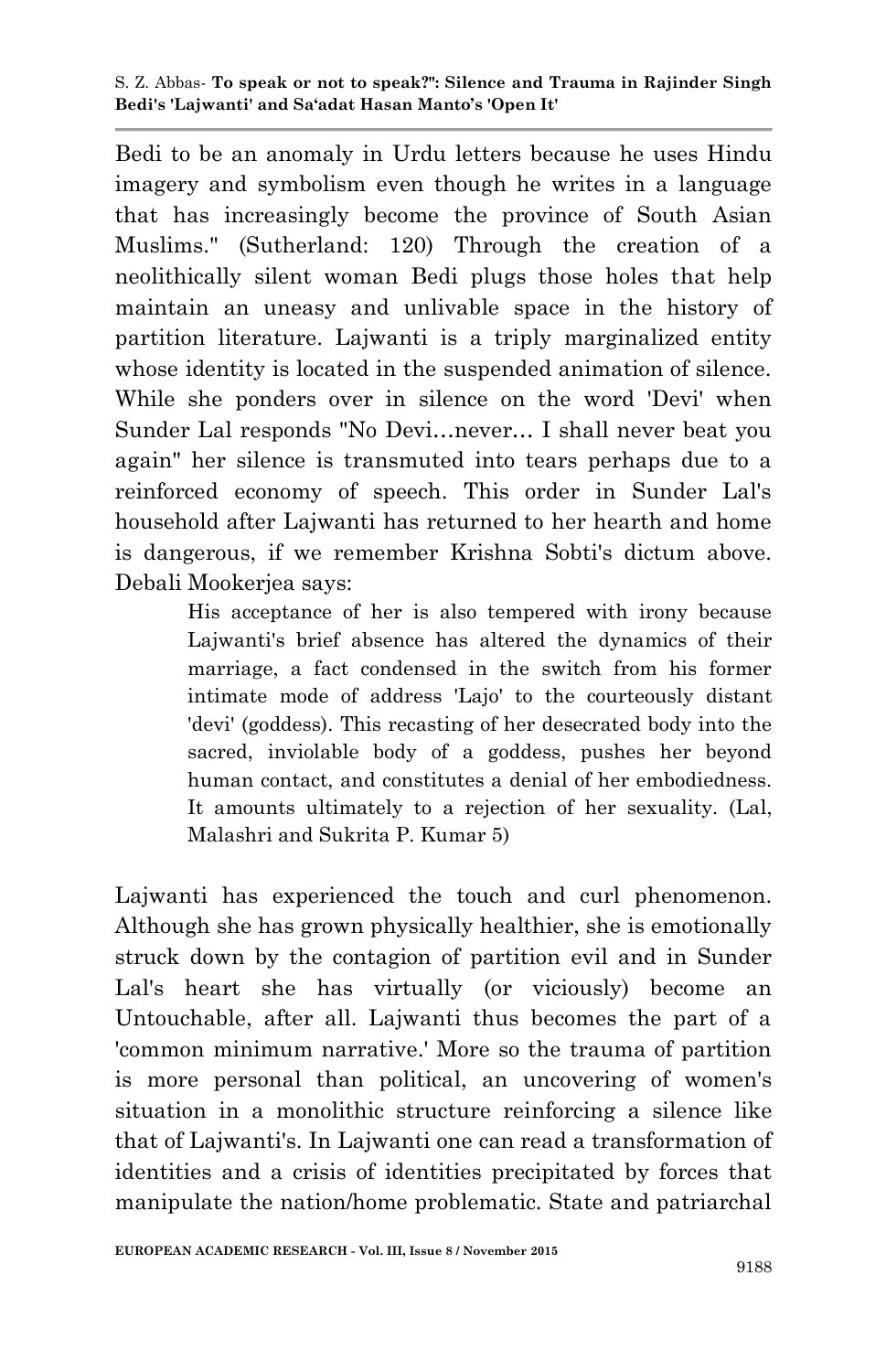interests coincide. Ramifications of nation and its constructs intrude very often, and aptly, into such non-fictitious fiction. Lajwanti represents a lamenting voice deeply rooted in the discourse of partition inspiring a theoretical framework for a poststructuralist approach. It is a problematic of gender/class conflict located in nation/imagined communities. Jill Didur in *Unsettling Partition* insists that "fictional power of texts can be an important resource for understanding the collusion among state and patriarchal elite interests in the treatment of 'abducted' women. (17)

Jill Didur's remark about a congress party resolution of 1946 that " *people* should be given every opportunity to return to their homes and the life of their choice but that *women must* be restored to their homes is symptomatic of the patriarchal norms that privileged the rights of male citizens at the expense of women at the time of partition." strikes a vitriolic chord. (Didur 131) Didur questions the treatment of women by a nation's responsible public representation. She insists that "the silence at the core of 'abducted' women's narratives should not … be resolved, accounted for, translated, or recovered, but understood as a refusal to identify with the project of (patriarchal) modernity that has produced it in the first place" (156).

#### **TRAUMA AND/OR SILENCE IN 'OPEN IT'**

Remembering the sheer magnitude of violence that official statistics usually disown is easier for us than it was for Manto. He created interstitial spaces in the labyrinths of memory with the play of silence and simultaneously challenged ideologies of state and authority along with the elite and/or patriarchy. Manto bridges the gap between the victim and the reader by creating a space that is located somewhere between the generations of partition and the 'midnight's children.' He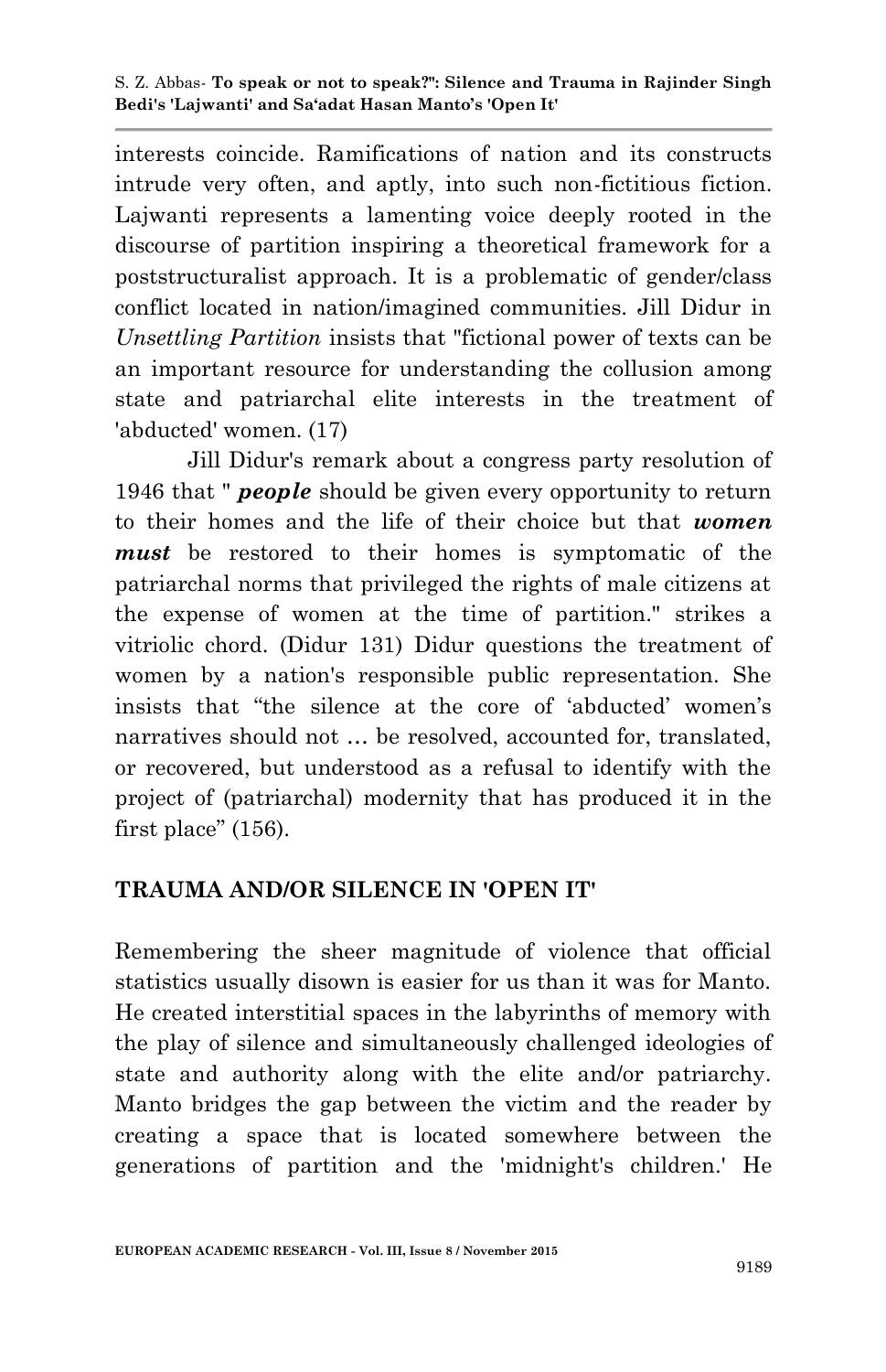weaves a web of traumatic memories that live in the flesh and blood of the witness as a neoplasm. Erikson says:

> Trauma is generally taken to mean a blow to the tissues of the body—or more frequently now, to the tissues of the mind that results in injury or some other disturbance. Something alien breaks in on you, smashing through whatever barriers your mind has set up as a line of defense. It invades you, takes over you, becomes a dominating feature of your interior landscape—"possesses" you….Above all, trauma involves a continual reliving of some wounding experience in daydreams and nightmares, flashbacks and hallucinations, and in a compulsive seeking out of similar circumstances. (qtd in Caruth 183-4)

"A continual reliving of some wounding experience" is at the heart of the problem. This is what comes to mind first when one tries to empathize with someone in a situation like abduction and rape, although no one can really do justice to such an exercise least men. Perhaps it is true that men cannot write a true feminist discourse. While trauma in such cases is overwhelming, there has been some appreciable amount of research in this field especially about the 'abducted' women's treatment and many have pondered over the causes of 'gendered violence' but inquiries by Butalia, Menon, Das, etc. have dug up the issue of dichotomy in glorifying those who were martyred but obscuring those who couldn"t commit suicide or were either not killed. The obfuscated account of this latter class is what they call the silence in narratives of partition. And this is quite akin to Lajwanti's inability to find a chance to speak out, or shall we say a superimposed silence by Sunder Lal, who is probably not ready to hear it all or who hates what happened. Both ways he is not capable of rehabilitating Lajwanti in his heart. That is another version of violence perhaps a non-violent violence. This is what most of accounts of partition don"t mention, the facet of suffering on the hand of their own men sometimes in a 'silent' fashion like Sunder Lal's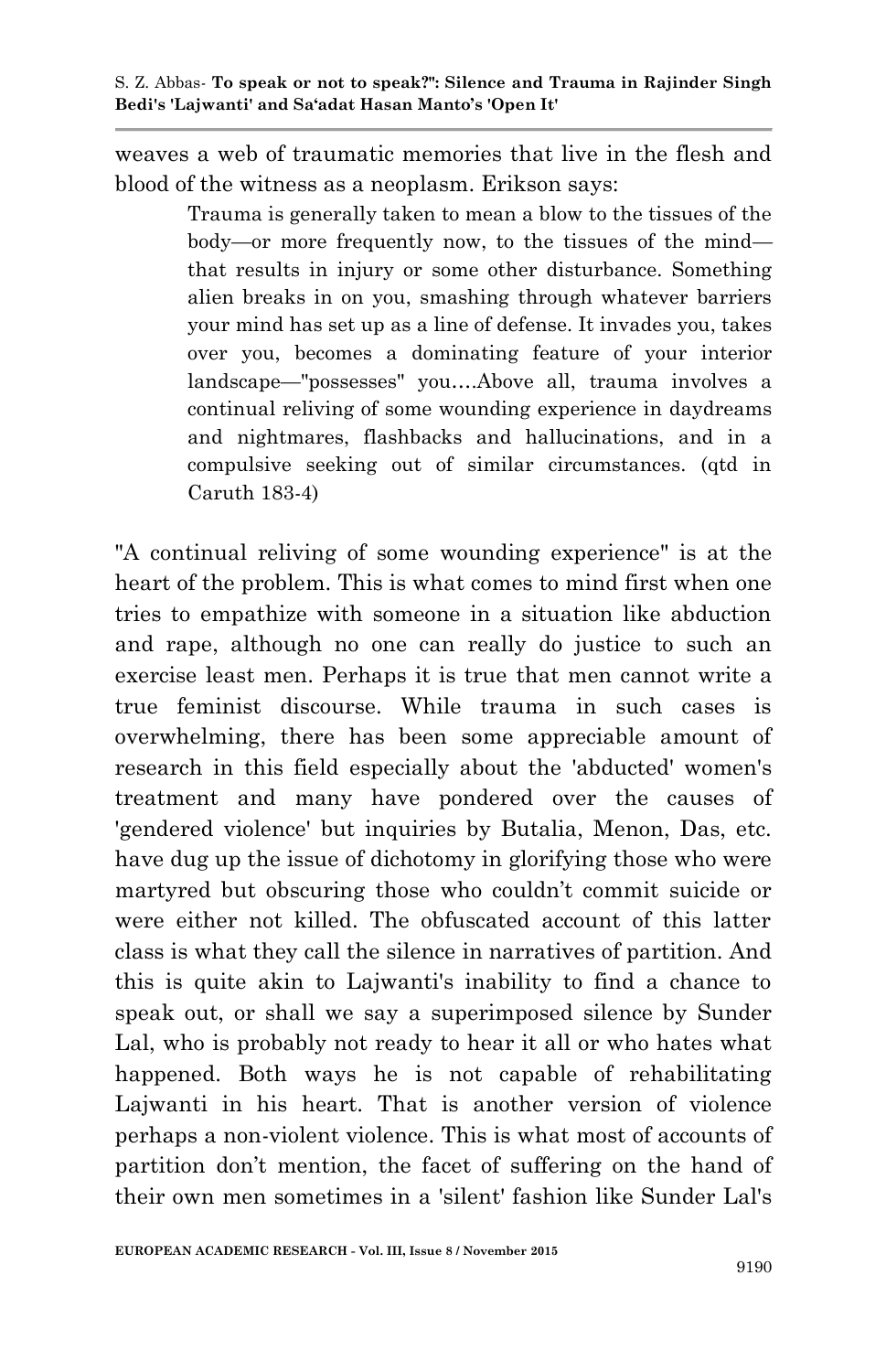that Bedi has subtly insinuated in the story or like the eight volunteers who were kind to Sakina initially to gain her confidence but later mutilate her soul. Butalia says:

> The violence that women faced in the aftermath of Partition is shrouded in many layers of silence. If in historical accounts we hear little about the rape and abduction of women, what we do know about violence in general relates only to men of the "other" community. There is seldom, if ever, any acknowledgment (except perhaps in fiction) that Hindu and Sikh women could have become the targets of Hindu and Sikh men. (47)

In Manto's 'Open It' (*Khol Do* ) there is a terrible silence in the narration of a battered psyche of a seventeen year old lovely girl torn apart by men who were expected to provide her solace. To locate such trauma in the 'master narrative' of partition is to unravel those instabilities that lurk within such dark areas that Manto discovers in 'Open It' (*Khol Do*). The text offers no explanation, no respite for the reader in search of a perspective. It leaves the reader speculating to imagine as much trauma as they can in the story 'Open It' (*Khol Do*). There is a silence in horror in the very idea of a father being able to forget everything for his daughter's life. There is a violated flesh, a violated pair of beautiful eyes and above all a wounded soul. This violence is not the part of the text and therefore it is a suggestion, a horrifying suggestion. 'Open It' is perhaps too short if compared to the magnitude of the problem it tells. In fact it doesn't tell a lot, it leaves for the reader to imagine in a state of shock what crimes were committed in the name of freedom that India achieved. The resulting imagination of the reader brings in a kind of inspiration for mourning what Veena Das calls "a desolating experience of violence and loss."<sup>4</sup> She comments further on the problem of linguistic dearth in sketching the inexplicable. She says: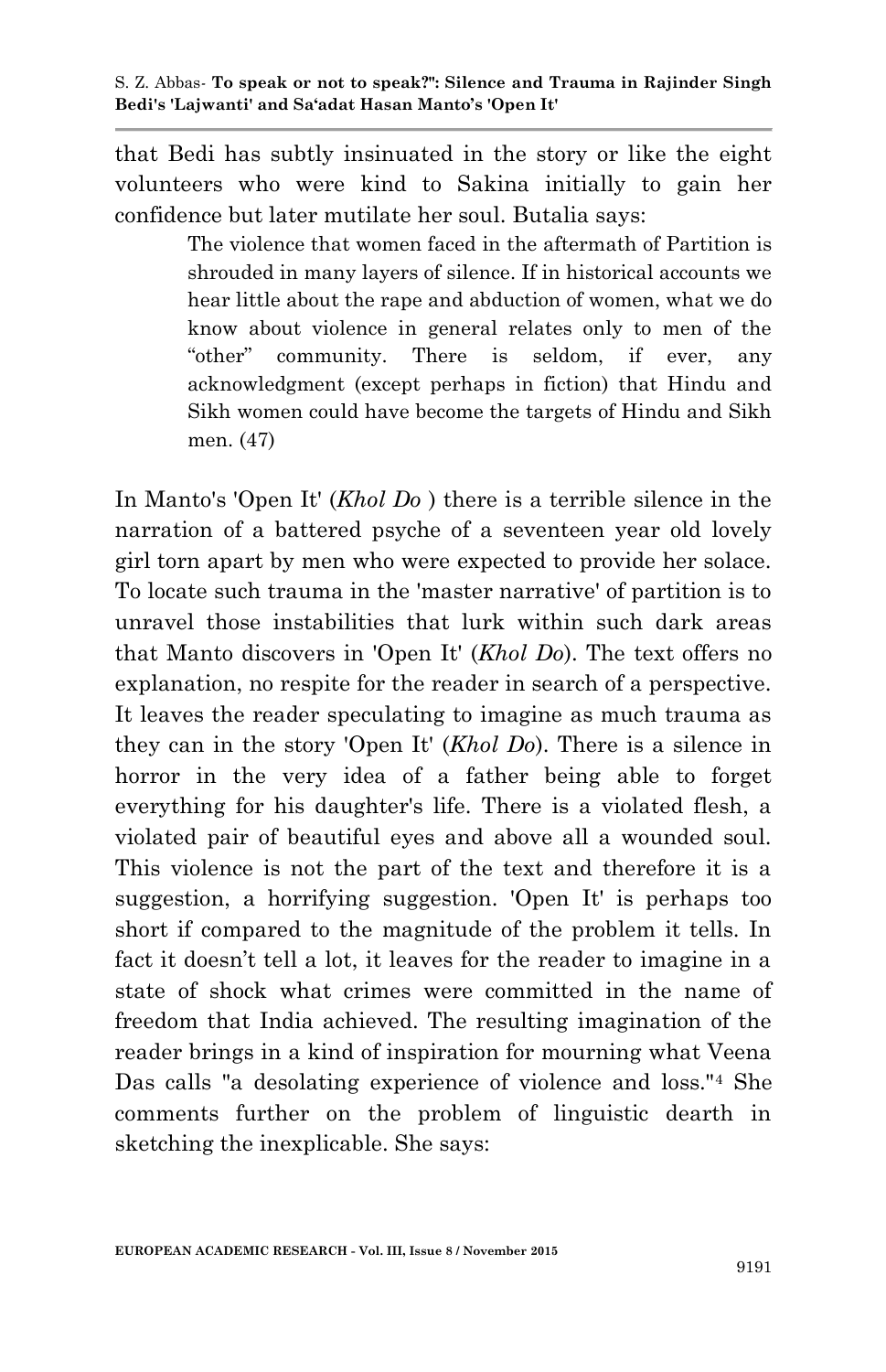The normality of language has been destroyed, as Sakina can hear words conveying only the "other" command. Such a fractured relation to language has been documented for many survivors of prolonged violence, for whom it is the ordinariness of language that divides them from the rest of the world. I noted that even Sakina's father cannot comprehend the non-world into which she has been plunged, for he mistakes the movement in the body as a sign of life whereas in truth it is the sign of her living death. Only the doctor as the off-the-center character in the story can register the true horror. (*Life and Words* 46-47)

This horror may act as a tool to dismiss the reality in the background for some especially those who wish to hush these voices to legitimize their interests, but for the reader I wish it helps to make sense of the remembrance in Sakina's psyche. Remembrance is "not simply a matter of choice," it is "learning to live with loss, a learning to live with a return of a memory that inevitably instantiates loss and thus bears no ultimate consolation, a learning to live with a disquieting remembrance," which "continues to pose questions of what it means to live in the shadows of mass violence." (Didur 130) It is easy to imagine that Sakina was alive after all but she was only alive through Sirajuddin's words. She was brought as dead and the doctor too thought her to be dead, although he had not examined her but from a distance he assumed that. Perhaps there is more than clinical assumption involved, perhaps the doctor was influenced by the political atmosphere of the country and he too knew what could happen to girls in those situations. He was after all a part of the same society. And in the times of violence during and after partition men would want their women to be dead instead of living with a Lajwanti or discovering a Sakina because the very fact that to be the part of a difficult process of reconciliation involves being Sisyphean at living with the memory of that trauma. Sirajuddin's statement, when he finds his daughter alive, "is to beseech the daughter to find a way to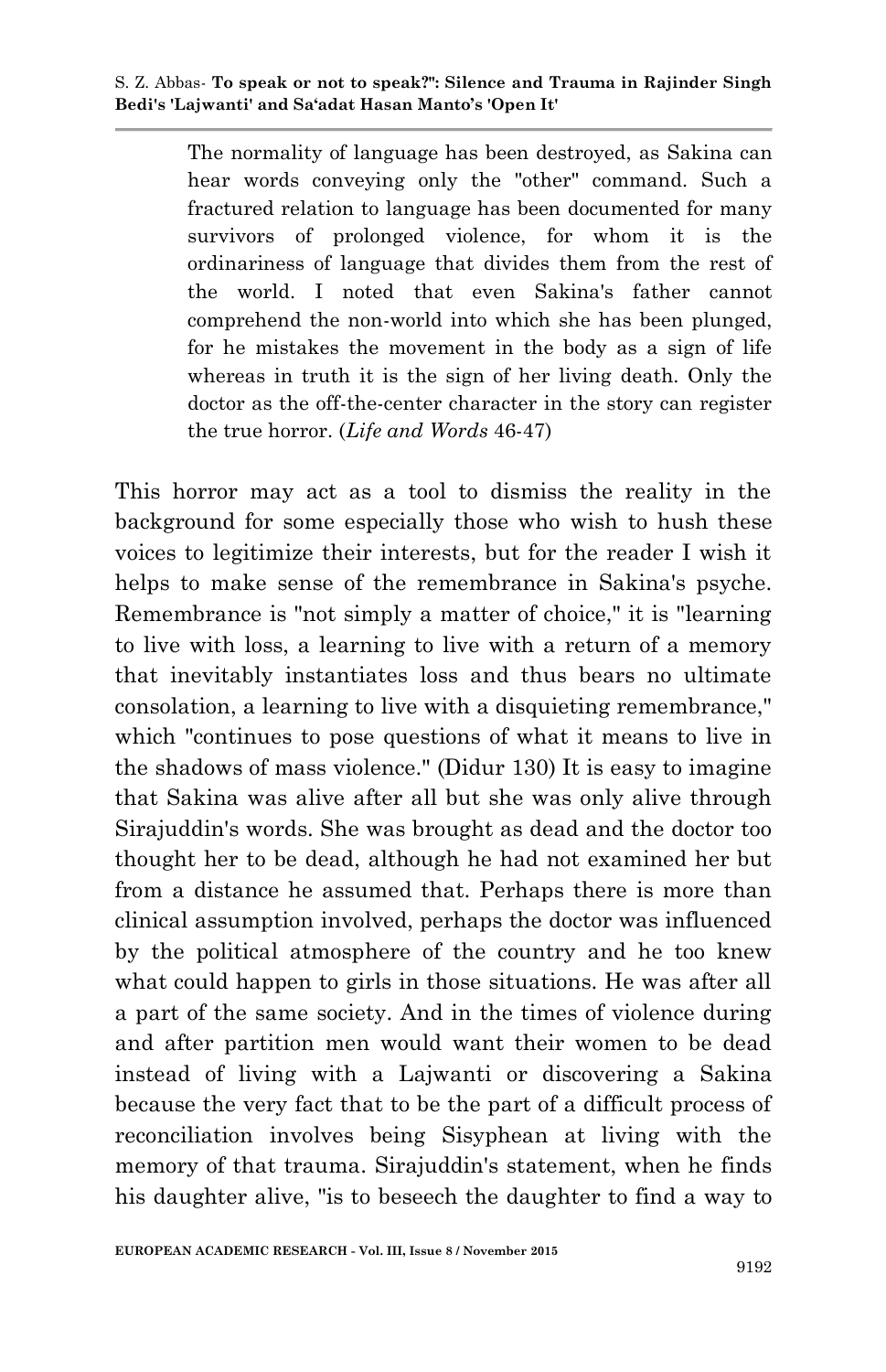live in the speech of the father. And it happens not at the moment when her dishonor is hidden from the eyes of the world but at the moment when her body proclaims it. This sentence is the beginning of a relationship, not its end." (48) Although Das goes on to prove that there exists an idea that women should bear witness to death and in Manto's story too Sakina, being an example of "bad death" in Das' words, is a witness of the death of an order of love and harmony and her body remembers a trauma of the most severe kind.

Mark the phenomena of remembrance in such situations. Remembrance has its own problematic in the reproduction of a trauma lived by a subject and her immediate family, in the above case, her father. Before I make a point here it is important to understand the layers of topography carved on a gendered body. In 'Open It,' Sakina and Sirajuddin are diametrically opposite in a causality singular in its own way. Sakina cannot remember her present and Sirajuddin is made not to remember her past, both traumatized in different degrees but to different ends. He is not bothered about her past and contrary to the tradition of his times where honor killing became a matter of prestige, an idea that might have struck to Sunder Lal in Lajwanti (just wondering if a reader can extrapolate that way), Sirajuddin is more concerned for the life of his beloved daughter. His daughter Sakina is traumatized to an extent that she is conscious of nothing. Perhaps the little life left in her is just capable of deciphering a semiotic reality that is nightmarishly real. Dr. Laub says that trauma is "an event that has no beginning, no ending, no before, no during and no after" and is therefore "outside the range of comprehension." Perhaps it is difficult to realize that we fail to estimate such situations and when Sakina's senses are dulled and yet she responds to those two words that can bring a drastic change in her situational status, it becomes a painfully real dilemma for most of us. She is oblivious of the old world order where the lack of a two yard fabric around her bust makes her shrivel and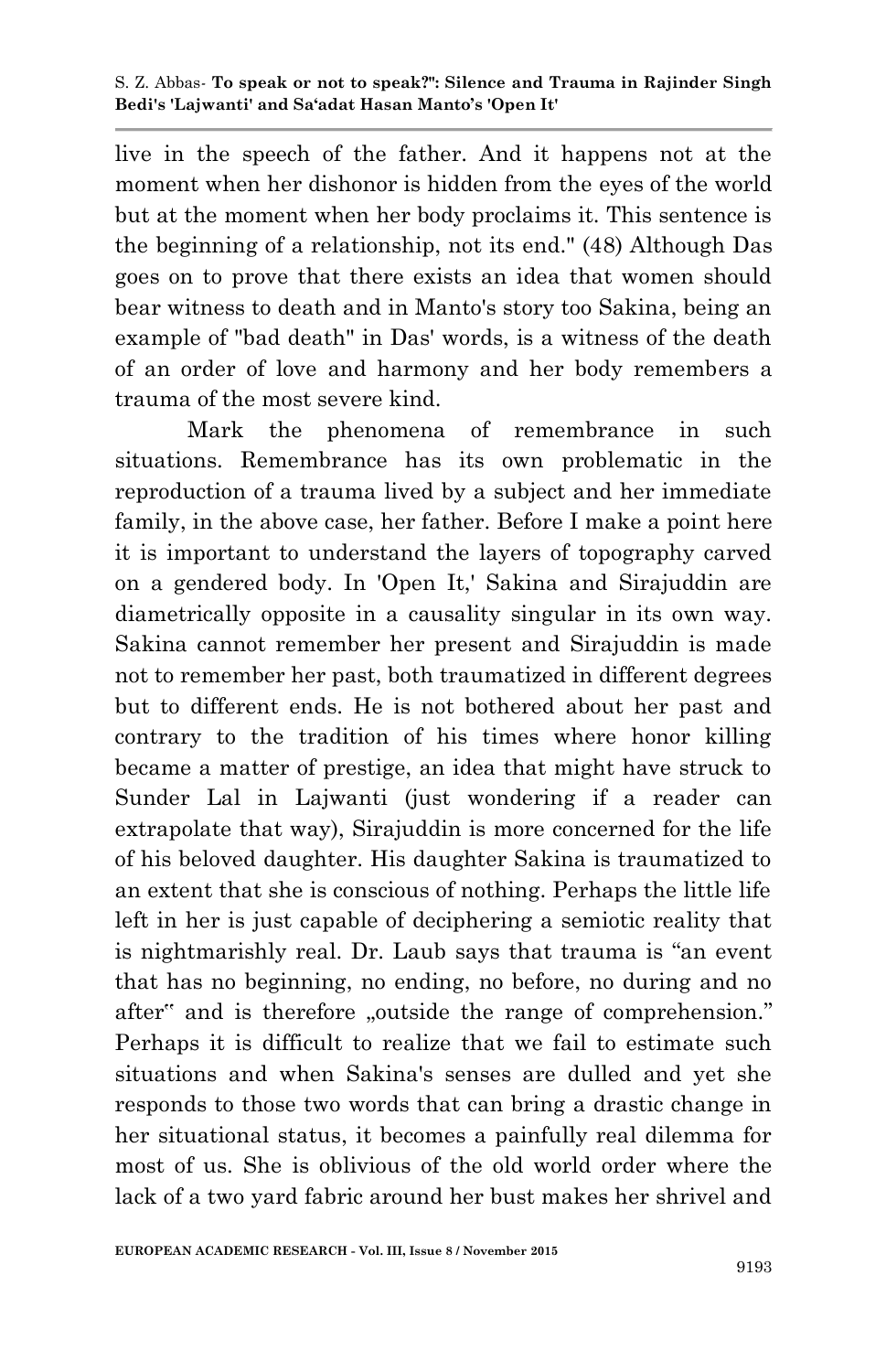in this traumatized state she pushes her pajamas down laying her privates bare, something a woman never does in the presence of her father and other people.

In the seemingly mad utterance of Sirajuddin, thus, there is a tragic backdrop that Manto leaves the readers to surmise. What could be felt by a father of a young daughter who finds only her *dupatta* (A two-meters or more fabric that girls and women in both Hindu and Muslim cultures hang around their neck to cover their breasts apart from the two piece suit they wear as a part of the dressing tradition in India as well as Pakistan. It is also a symbol of honor without which a traditional woman would not meet even her father or brother.) Here tragedy is located not only in Sakina's trauma but also in Sirajuddin's horror that leaves a reader silent, not listlessly but in shock and awe of absent screams.

# **CONCLUSION**

The chapter 'Education and Crisis, or the Vicissitudes of Teaching' written by Shoshana Felman in Cary Caruth's book *Trauma*: *Explorations in Memory* carries a reaction by a man about the Holocaust and its literature whose words I have chosen as part of the title of this essay. He says "Yet I cannot discount the literature which in the dark awakens the screams, which opens the wounds, and which makes one want to fall silent."

It is not the physical damage but the emotional and psychological detriment that makes the condition unstable, in the sense, that there is a lack of anchoring forces that usually root a subject to one's soil. The tragedies of Lajwanti and Sakina, though of different physical symptoms, represent a single pathology, a sclerosis of human relationships. Women have, in every age, been the target of "power and its violence." Stories like these exhort the readers to become a co-witness to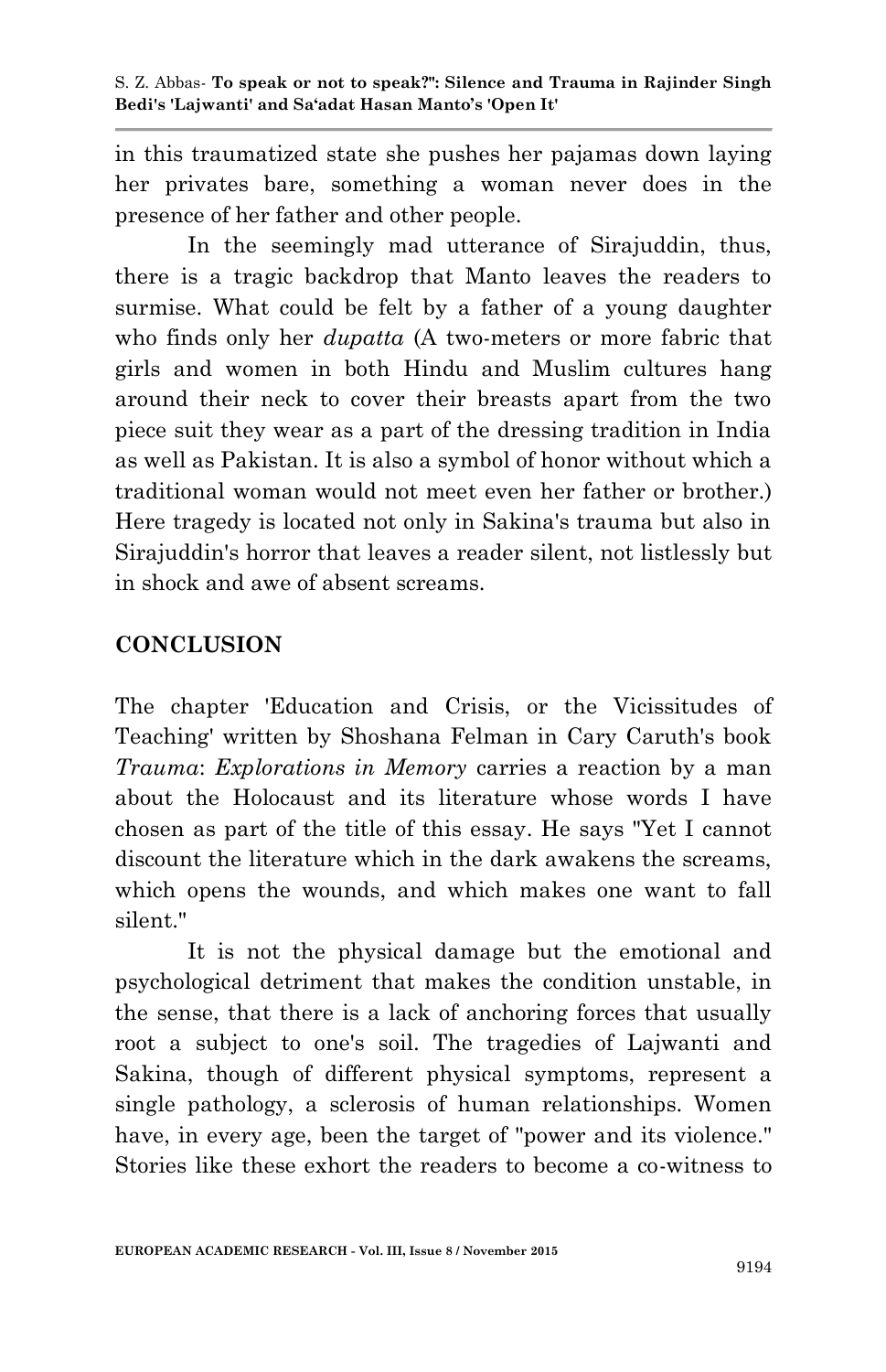the trauma, not in a passive way but in a decisive reaction towards a change at least in the modes of perception.

## **Endnotes**

1. A man's reaction in Dory Laub's 'Truth and Testimony: The Process and the Struggle'

2. See

http://www.academia.edu/2653744/ Fragmentary evidence the struggle to narrate partition

3. Witnessing Violence: Perspectives on Sa"adat Hasan Manto's "Khol Do" and Rajinder Singh Bedi's "Lajvanti"by Michael Jauch

4. Veena Das, "Language and Body: Transactions in the Construction of Pain"

## **REFERENCES**

- Butalia, Urvashi. *The Other Side of Silence: Voices from the Partition of India*. Durham, NC: Duke Univ. Press, 2003. Print.
- Caruth, Cathy, and Georges Bataille. *Trauma*: *Explorations in Memory*. Baltimore: Johns Hopkins Univ. Press, 1995. Print.
- Das, Veena. *Life and Words: Violence and the Descent into the Ordinary*. Berkeley: University of California Press, 2007. Print.
- Didur, Jill. *Unsettling Partition: Literature, Gender, Memory*. U Toronto Pr, 2006. Print.
- Eyerman, Ron. *Cultural Trauma: Slavery and the Formation of African American Identity*. Cambridge: Cambridge Univ. Press, 2001. Print.
- Felman, Shoshana. *What Does a Woman Want?: Reading and Sexual Difference*. Baltimore u.a: Johns Hopkins Univ. Press, 1993. Print.